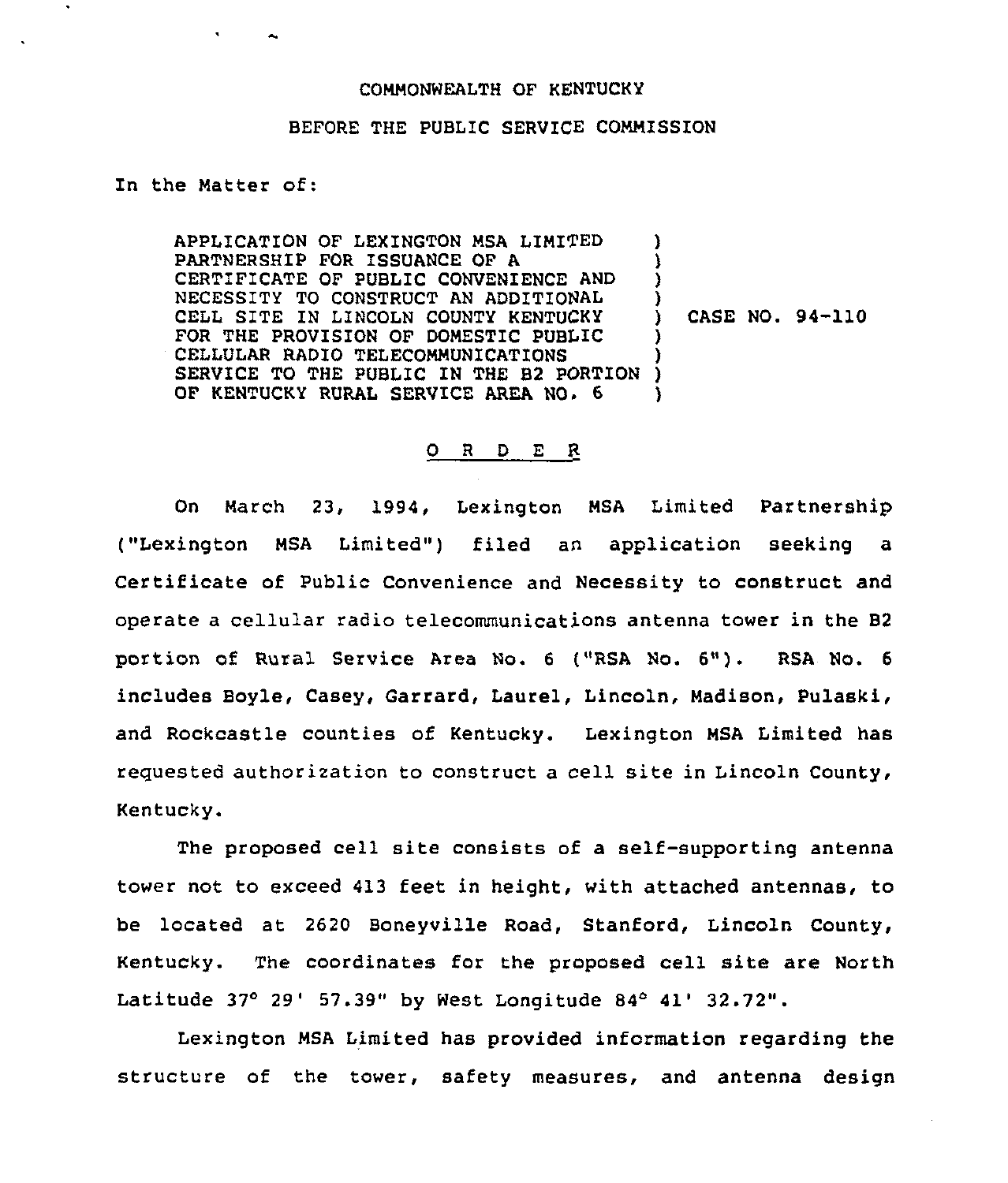criteria for the proposed cell site. Based upon the application, the design of the tower and foundation appears to meet the criteria of the Building Officials and Code Administrators International, Inc. National Building Code, with reference to earthquakes, winds, and tornadoes.

Pursuant to KRS 100.324(1}, the proposed cell site's construction is exempt from local zoning ordinances. However, Lexington MSA has notified the Stanford/Lincoln County Planning and Zoning Commission of the proposed construction. Lexington MSA Limited has filed applications with the Federal Aviation Administration ("FAA") and the Kentucky Airport Zoning Commission ("KAZC") seeking approval for the construction and operation of the proposed cell site. The FAA application has been approved and the KAZC application is pending. No further approvals by the Federal Communications Commission are required for the proposed construction.

The only property owner within a 500 foot radius of the proposed tower's construction is the owner from whom Lexington MSA Limited leases the property.

Pursuant to KRS 278.280, the Commission is required to determine proper practices to be observed when it finds, upon complaint or on its own motion, that the facilities of any utility subject to its jurisdiction are unreasonable, unsafe, improper, or insufficient. To assist the Commission in its efforts to comply with this mandate, Lexington MSA Limited should notify the Commission if it does not use this antenna tower to provide

$$
-2-
$$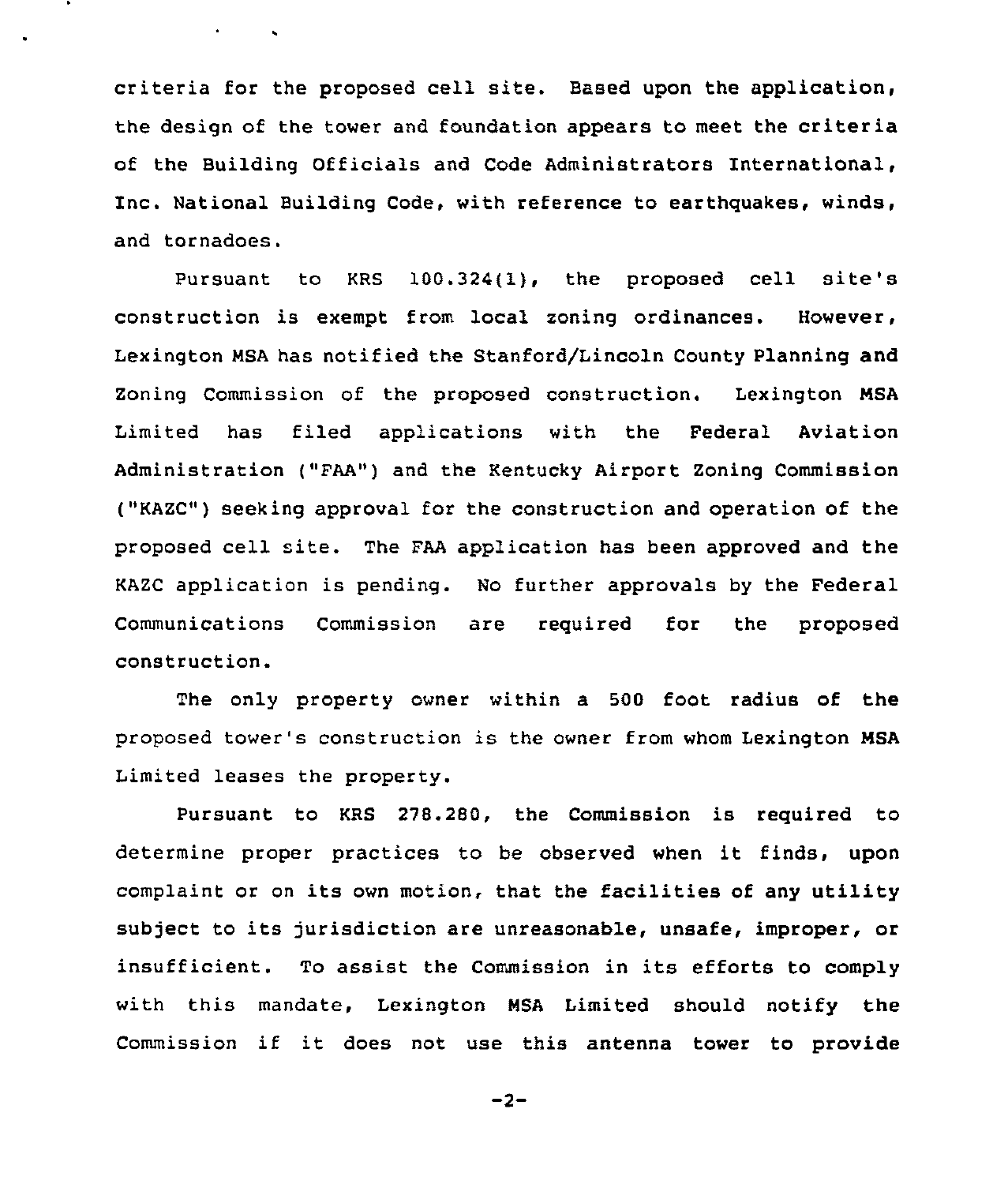cellular radio telecommunications services in the manner set out in its application and this Order. Upon receipt of such notice, the Commission may, on its own motion, institute proceedings to consider the proper practices, including removal of the unused antenna tower, which should be observed by Lexington MSA Limited.

The Commission, having considered the evidence of record and being otherwise sufficiently advised, finds that Lexington NSA Limited should be granted a Certificate of Public Convenience and Necessity to construct and operate the proposed cell site in the B2 portion of RSA No. <sup>6</sup> under its currently approved tariff.

IT IS THEREFORE ORDERED that:

1. Lexington NSA Limited be and it hereby is granted <sup>a</sup> Certificate of Public Convenience and Necessity to construct and operate a self-supporting antenna tower not to exceed 413 feet in height, with attached antennas, to be located at 2620 Boneyville Road, Stanford, Lincoln County, Kentucky. The coordinates for the proposed cell site are North Latitude 37° 29' 57.39" by West Longitude  $84^{\circ}$   $41'$   $32.72''$ .

2. Lexington HSA Limited shall file a copy of the final decision regarding its pending KAZC application for the proposed construction within 10 days of receiving the decision.

3. Lexington HSA Limited shall immediately notify the Commission in writing, if, after the antenna tower is built and utility service is commenced, the tower is not used for a period of <sup>3</sup> months in the manner authorized by this Order.

 $-3-$